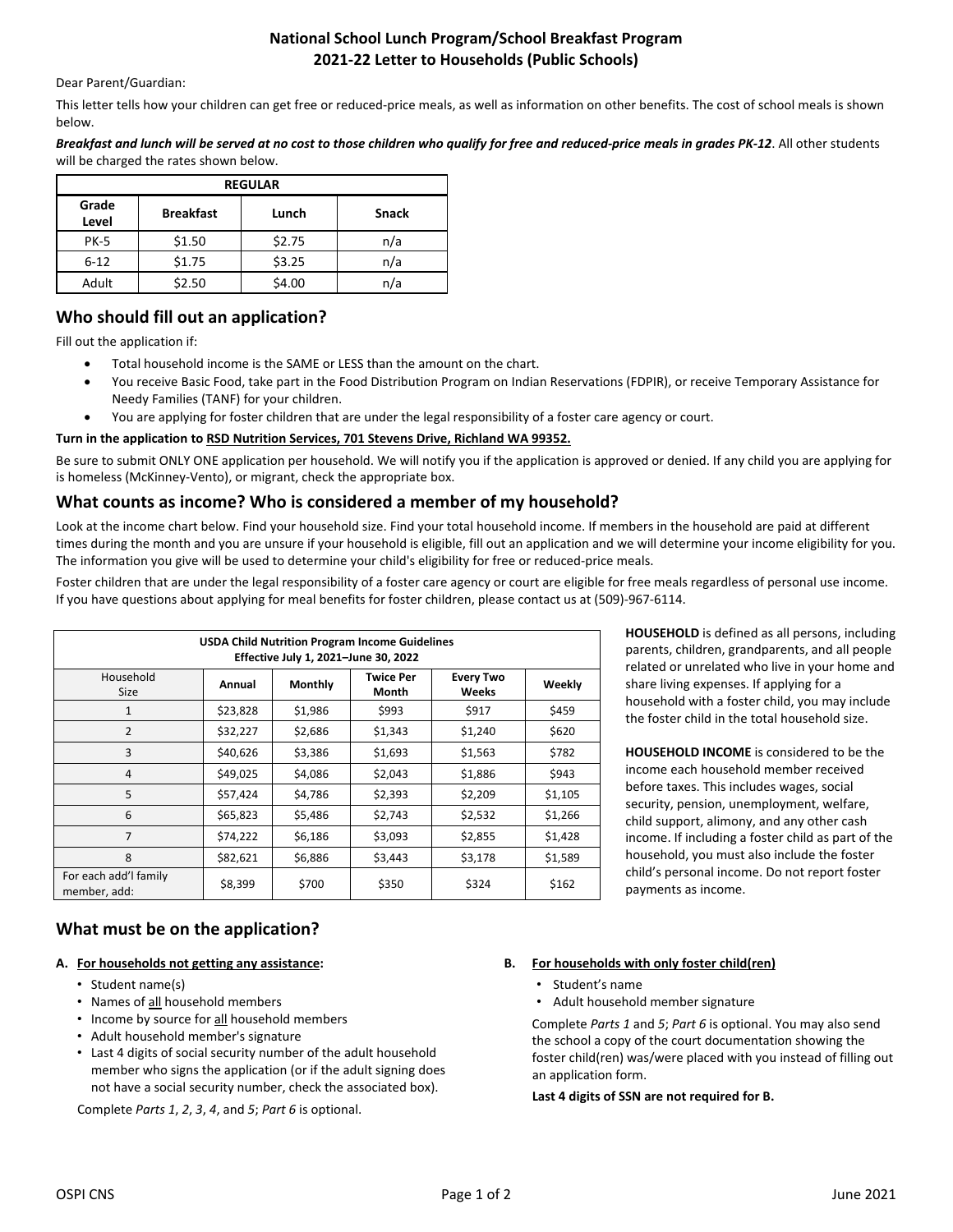## **National School Lunch Program/School Breakfast Program 2021-22 Letter to Households (Public Schools)**

# **What must be on the application?** *continued*

#### **C. For a family getting Basic Food/TANF/FDPIR:**

- List all student names
- Enter a case number
- Adult household member's signature
- Complete *Parts 1*, *2*, *4*, and *5*. *Part 6* is optional.
- **Last 4 digits of SSN are not required for C**.

# **What if I'm not receiving basic food dollars?**

If you have been approved for Basic Food but do not actually receive Basic Food dollars, you may be eligible for free or reduced-price meals. You must apply for meal benefits by filling out a meal application and returning it to your child's school.

## **Do my children automatically qualify if they have a case number?**

Yes. Children on TANF or Basic Food may get free meals and children receiving some Medicaid benefits may be eligible for free or reduced-price meals without the household having to complete an application. These children are identified by the school using a data matching process. This matched list is then made available to your child's school food service staff. The students on this list get free meals if their schools have the free and reduced-price breakfast and/or lunch program (not all schools do). Please contact us immediately if you feel your children should be receiving free meals and are not. If you do not want your child to participate in the free meal programs using this method, please notify the school.

# **If anyone in my household has a case number, will all children qualify for free meals?**

Yes. If someone else in the household has a case number, other than a foster child, you must fill out an application and send it to your student's school. Please contact us immediately if you feel other children in your household should be receiving free meals and are not.

# **Basic Food - Can I qualify for assistance in buying food?**

Basic Food is the state's food stamp program. It helps households make ends meet by providing monthly benefits to buy food. Getting Basic Food is easy! You can apply in person at the local DSHS Community Service Office, by mail, or online. There are other benefits too. You can learn about Basic Food by calling 1-877-501-2233 or by logging on t[o https://www.dshs.wa.gov/esa/community-services-offices/basic-food.](https://www.dshs.wa.gov/esa/community-services-offices/basic-food)

## **We are in the military. Do we report our income differently?**

Your basic pay and cash bonuses must be reported as income. If you get any cash value allowances for off-base housing, food, or clothing, it must also be included as income. However, if your housing is part of the Military Housing Privatization Initiative, do not include your housing allowance as income. Any additional combat pay resulting from deployment is also excluded from income.

## **My child's application was approved last year. Do I need to fill out a new one?**

Yes. Your child's application is only good for that school year and for the first few days of this school year. You must send in a new application unless the school told you that your child is eligible for the new school year.

## **What if some household members have no income to report?**

Household members may not receive some types of income we ask you to report on the application, or may not receive income at all. Whenever this happens, please write a 0 in the field. However, if any income fields are left empty or blank, those will also be counted as zeroes. Please be careful when leaving income fields blank, as we will assume you meant to do so.

## **Health Coverage**

To inquire about or apply for health care coverage for kids in your family, please visi[t http://www.wahealthplanfinder.org](http://www.wahealthplanfinder.org/) or you may call Washington Health Plan Finder at 1-855-923-4633.

## **What if my child needs special foods?**

If your child needs special foods, contact the school/district food service office.

# **Proof of Eligibility**

The information you provide may be verified at any time. You may be asked to send additional information to prove your child is eligible to receive free and reduced-price meals.

#### **Fair Hearing**

If you do not agree with the decision on your child's application or the process used to prove income eligibility, you may talk with Richard Krasner, the fair hearing official. You have the right to a fair hearing which may be arranged by calling the school district at this number (509) 967-6102.

#### **Reapplication**

You may apply for benefits any time during the school year. If you should have a decrease in household income, an increase in household size, or become unemployed, or receive Basic Food, TANF, or FDPIR, you may be eligible for benefits and may fill out an application at that time.

**D. For household with a foster child(ren) and other children:** Apply as a household and include foster children. Follow the directions for "**A. For households not getting any assistance:**" and include the foster child's personal use income.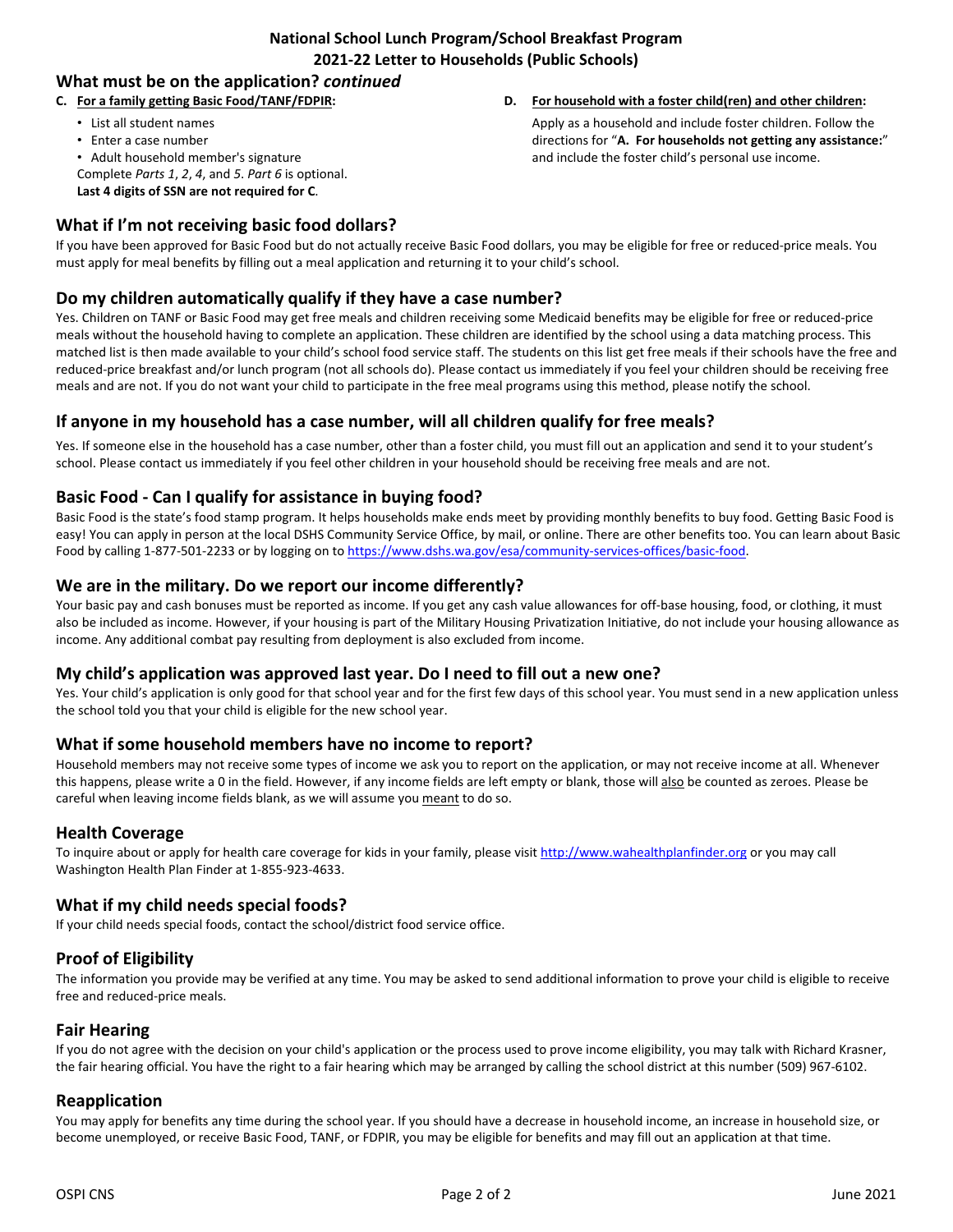#### **2021-22 HOUSEHOLD APPLICATION FOR FREE AND REDUCED-PRICE MEALS**

Richland School District

**Apply online:** <www.mymealtime.com/apps>

**Complete, sign, and return this application to:** 701 Stevens Drive, Richland WA 99352

Check here if you received meal benefits last year: □ **Homeless Homeless Homeless Homeless Homeless Homeless Homeless Homeless Homeless Homeless Homeless Homeless Homeless Homeless Homeless H** 

1. List all students living with you that are attending school. If the student is a foster child, homeless, or migrant, indicate this by placing an "x" in the appropriate box. Include any personal income received by the student and make an "x" in the correct box for how often it is received.

|    | Student's Last Name                                                                                                                                                                                                                                                                                                                                                                                                                                                                                                                                                                                                                                                                                         |        | Student's First Name                                |                             |           | Foster<br>MI<br>Date of Birth     |         |        | School                                                   |             |           |           | Grade   |                                                            | Student<br>Income    |           | Weekly    | Bi-weekly | 2 X Month | Monthly                                      |        |        |           |                             |           |
|----|-------------------------------------------------------------------------------------------------------------------------------------------------------------------------------------------------------------------------------------------------------------------------------------------------------------------------------------------------------------------------------------------------------------------------------------------------------------------------------------------------------------------------------------------------------------------------------------------------------------------------------------------------------------------------------------------------------------|--------|-----------------------------------------------------|-----------------------------|-----------|-----------------------------------|---------|--------|----------------------------------------------------------|-------------|-----------|-----------|---------|------------------------------------------------------------|----------------------|-----------|-----------|-----------|-----------|----------------------------------------------|--------|--------|-----------|-----------------------------|-----------|
|    |                                                                                                                                                                                                                                                                                                                                                                                                                                                                                                                                                                                                                                                                                                             |        |                                                     |                             |           |                                   |         | $\Box$ |                                                          |             |           |           |         |                                                            |                      |           |           |           |           | $\Box$                                       | □      | 囗      | $\Box$    |                             |           |
|    |                                                                                                                                                                                                                                                                                                                                                                                                                                                                                                                                                                                                                                                                                                             |        |                                                     |                             |           |                                   |         | $\sim$ |                                                          |             |           |           |         |                                                            |                      |           |           |           |           | $\Box$                                       | $\Box$ | $\Box$ | $\Box$    |                             |           |
|    |                                                                                                                                                                                                                                                                                                                                                                                                                                                                                                                                                                                                                                                                                                             |        |                                                     |                             |           |                                   |         |        |                                                          |             |           |           |         |                                                            |                      |           |           |           |           | $\Box$                                       | $\Box$ | $\Box$ | $\Box$    |                             |           |
|    |                                                                                                                                                                                                                                                                                                                                                                                                                                                                                                                                                                                                                                                                                                             |        |                                                     |                             |           |                                   |         | $\sim$ |                                                          |             |           |           |         |                                                            |                      |           |           |           |           | $\Box$                                       | $\Box$ | □      | □         |                             |           |
|    |                                                                                                                                                                                                                                                                                                                                                                                                                                                                                                                                                                                                                                                                                                             |        |                                                     |                             |           |                                   |         |        |                                                          |             |           |           |         |                                                            |                      |           |           |           |           | $\Box$                                       |        | $\Box$ | □         |                             |           |
| 2. | If any Household Members (including yourself) currently participate in one or more of the following assistance programs, please write in a case number. If no, go to Step 3.                                                                                                                                                                                                                                                                                                                                                                                                                                                                                                                                |        |                                                     |                             |           |                                   |         |        |                                                          |             |           |           |         |                                                            |                      |           |           |           |           |                                              |        |        |           |                             |           |
|    | Basic Food                                                                                                                                                                                                                                                                                                                                                                                                                                                                                                                                                                                                                                                                                                  |        | <b>I</b> TANF                                       |                             |           |                                   |         |        | Food Distribution Program on Indian Reservations (FDIPR) |             |           |           |         | Case Number:                                               |                      |           |           |           |           |                                              |        |        |           |                             |           |
|    | 3. List the names of all other household members - Enter income (in whole dollars) and CHECK how often it is received. If a household member does not receive income, write 0. If you enter 0 or                                                                                                                                                                                                                                                                                                                                                                                                                                                                                                            |        |                                                     |                             |           |                                   |         |        |                                                          |             |           |           |         |                                                            |                      |           |           |           |           |                                              |        |        |           |                             |           |
|    | leave the income sections blank, you are promising there is no income to report.                                                                                                                                                                                                                                                                                                                                                                                                                                                                                                                                                                                                                            |        |                                                     |                             |           |                                   |         |        |                                                          |             |           |           |         |                                                            |                      |           |           |           |           |                                              |        |        |           |                             |           |
|    | <b>Names of ALL other household</b><br>members<br>(do not include students listed<br>above)                                                                                                                                                                                                                                                                                                                                                                                                                                                                                                                                                                                                                 | Foster | Earnings from<br>work<br>(before any<br>deductions) | Weekly                      | Bi-weekly | Month<br>$\pmb{\times}$<br>$\sim$ | Monthly |        | Public<br>Assistance/<br>Child Support/<br>Alimony       | Weekly      | Bi-weekly | 2 X Month | Monthly | Pensions/<br>Retirement/<br>Social Security<br>(SSI)       | Weekly               | Bi-weekly | 2 X Month | Monthly   |           | Any Other<br>Income<br>Not Already<br>Listed |        | Weekly | Bi-weekly | 2 X Month                   | Monthly   |
|    |                                                                                                                                                                                                                                                                                                                                                                                                                                                                                                                                                                                                                                                                                                             | $\Box$ | Ś                                                   | $\mathcal{L}_{\mathcal{A}}$ |           |                                   |         | I\$    |                                                          | $\Box$      | $\Box$    | $\Box$    | $\Box$  | l\$                                                        | $\Box$               | $\Box$    | □         | 口 \$      |           |                                              |        | $\Box$ |           | $\mathcal{L}_{\mathcal{A}}$ | $\Box$    |
|    |                                                                                                                                                                                                                                                                                                                                                                                                                                                                                                                                                                                                                                                                                                             | $\Box$ | Ś                                                   |                             |           |                                   |         | lś     |                                                          | $\Box$      | $\Box$    | $\Box$    | $\Box$  | l\$                                                        | $\Box$               | $\Box$    | $\Box$    | $\Box$    | l\$       |                                              |        | $\Box$ |           |                             | $\Box$    |
|    |                                                                                                                                                                                                                                                                                                                                                                                                                                                                                                                                                                                                                                                                                                             |        | $\zeta$                                             |                             |           |                                   |         | l\$    |                                                          | $\Box$      | $\Box$    | $\Box$    | $\Box$  | $\overline{5}$                                             | □                    | $\Box$    | $\Box$    | $\Box$    | l\$       |                                              |        | $\Box$ | □         | $\Box$                      | $\Box$    |
|    |                                                                                                                                                                                                                                                                                                                                                                                                                                                                                                                                                                                                                                                                                                             |        | Ś                                                   | $\Box$                      |           |                                   |         | l\$    |                                                          | $\Box$      | $\Box$    | $\square$ | © s     |                                                            | $\Box$               | $\Box$    | $\Box$    | $\Box$    | l\$       |                                              |        | $\Box$ | $\Box$    |                             | $\Box$    |
|    |                                                                                                                                                                                                                                                                                                                                                                                                                                                                                                                                                                                                                                                                                                             | $\Box$ | \$                                                  | $\Box$                      |           |                                   |         | I\$    |                                                          | $\Box$      | $\Box$    | $\Box$    | $\Box$  | \$                                                         | □                    | $\Box$    | $\Box$    | $\Box$    | ∣\$       |                                              |        | $\Box$ | П         | □                           | $\Box$    |
| 4. | Total Household Members (include all people living in your household):                                                                                                                                                                                                                                                                                                                                                                                                                                                                                                                                                                                                                                      |        |                                                     |                             |           |                                   |         |        |                                                          |             |           |           |         | <b>Last Four Digits of Social Security Number (SSN) of</b> |                      |           |           |           |           | Check if no SSN:                             |        |        |           |                             |           |
|    | (total listed must equal number of household members listed above)                                                                                                                                                                                                                                                                                                                                                                                                                                                                                                                                                                                                                                          |        |                                                     |                             |           |                                   |         |        |                                                          |             |           |           |         | <b>Primary Wage Earner or Other Household Member</b>       |                      |           |           |           |           |                                              |        |        |           |                             |           |
|    | 5. Contact Information & Signature - Complete, sign, and return this application to: RSD Nutrition Services, 701 Stevens Drive, Richland WA 99352<br>I certify (promise) that all information on this application is true and that all income is reported. I understand that this information is given in connection with the receipt of federal funds and that<br>school officials may verify (check) the information. I am aware that if I purposely give false information, my children may lose meal benefits, and I may be prosecuted under applicable State and<br>Federal laws.<br><b>Printed Name of Adult Household Member</b><br><b>Adult Household Member Signature</b><br><b>E-mail Address</b> |        |                                                     |                             |           |                                   |         |        |                                                          |             |           |           |         |                                                            |                      |           |           |           |           |                                              |        |        |           |                             |           |
|    | <b>Mailing Address</b>                                                                                                                                                                                                                                                                                                                                                                                                                                                                                                                                                                                                                                                                                      |        |                                                     |                             |           |                                   |         |        | City, State & Zip Code                                   |             |           |           |         |                                                            | <b>Daytime Phone</b> |           |           |           |           | Date                                         |        |        |           |                             |           |
|    | <b>OSPI CNS</b>                                                                                                                                                                                                                                                                                                                                                                                                                                                                                                                                                                                                                                                                                             |        |                                                     |                             |           |                                   |         |        |                                                          | Page 1 of 2 |           |           |         |                                                            |                      |           |           |           |           |                                              |        |        |           |                             | June 2020 |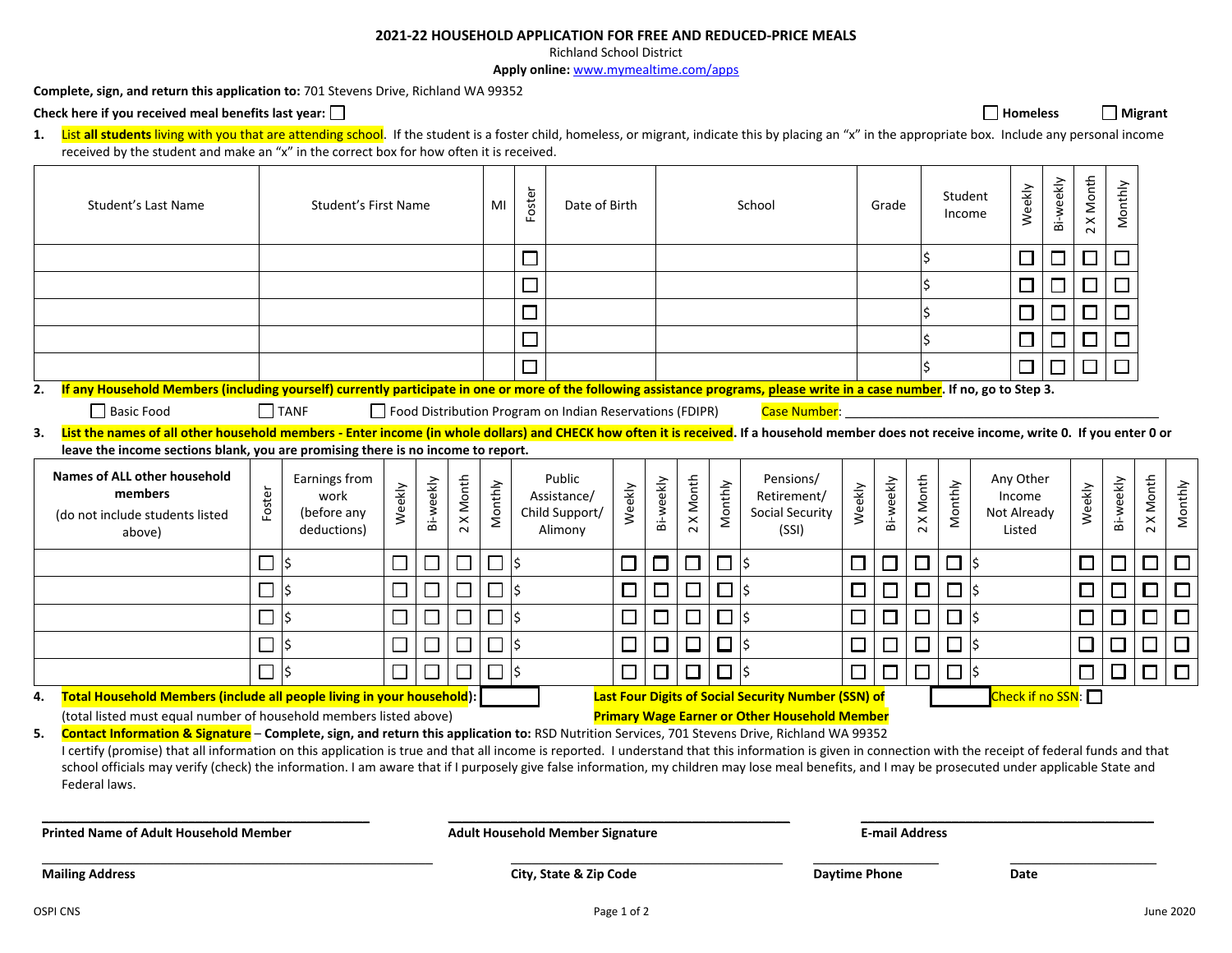6. Children's Racial and Ethnic Identities (Optional) – We are required to ask for information about your child(ren)'s race and ethnicity. This information is important and helps make sure we are fully **serving our community. Responding to this section is optional and does not affect your child(ren)'s eligibility for free & reduced-price meals.**

| Mark one or more racial identities: | American Indian or Alaska Native | Asian                                     | Mark one ethnic identity: |
|-------------------------------------|----------------------------------|-------------------------------------------|---------------------------|
|                                     | Black, or African American       | Native Hawaiian or Other Pacific Islander | Hispanic or Latino        |
|                                     | White                            |                                           | Not Hispanic or Latino    |

The Richard B. Russell National School Lunch Act requires the information on this application. You do not have to give the information, but if you do not, we cannot approve your child for free or reducedprice meals. You must include the last four digits of the social security number of the adult household member who signs the application. The last four digits of the social security number is not required when you apply on behalf of a foster child or you list a Supplemental Nutrition Assistance Program (Basic Food), Temporary Assistance for Needy Families (TANF) Program or Food Distribution Program on Indian Reservations (FDPIR) case number or other FDPIR identifier for your child or when you indicate that the adult household member signing the application does not have a social security number. We will use your information to determine if your child is eligible for free or reduced-price meals, and for administration and enforcement of the lunch and breakfast programs. We MAY share your eligibility information with education, health, and nutrition programs to help them evaluate, fund, or determine benefits for their programs, auditors for program reviews, and law enforcement officials to help them look into violations of program rules.

In accordance with Federal civil rights law and U.S. Department of Agriculture (USDA) civil rights regulations and policies, the USDA, its Agencies, offices, and employees, and institutions participating in or administering USDA programs are prohibited from discriminating based on race, color, national origin, sex, disability, age, or reprisal or retaliation for prior civil rights activity in any program or activity conducted or funded by the USDA.

Persons with disabilities who require alternative means of communication for program information (e.g. Braille, large print, audiotape, American Sign Language, etc.), should contact the Agency (State or local) where they applied for benefits. Individuals who are deaf, hard of hearing, or have speech disabilities may contact USDA through the Federal Relay Service at (800) 877-8339. Additionally, program information may be made available in languages other than English.

To file a program complaint of discrimination, complete the [USDA Program Discrimination Complaint Form,](https://www.usda.gov/sites/default/files/documents/USDA-OASCR%20P-Complaint-Form-0508-0002-508-11-28-17Fax2Mail.pdf) (AD-3027) found online at[: https://www.usda.gov/oascr/how-to-file-a-program-discrimination](https://www.usda.gov/oascr/how-to-file-a-program-discrimination-complaint)[complaints](https://www.usda.gov/oascr/how-to-file-a-program-discrimination-complaint), and at any USDA office, or write a letter addressed to USDA and provide in the letter all of the information requested in the form. To request a copy of the complaint form, call (866) 632-9992. Submit your completed form or letter to USDA by mail: U.S. Department of Agriculture, Office of the Assistant Secretary for Civil Rights, 1400 Independence Avenue, SW, Washington, D.C. 20250-9410; fax: (202) 690-7442; or email: [program.intake@usda.gov.](mailto:program.intake@usda.gov)

This institution is an equal opportunity provider.

#### **Richland School District, 6972 Keene Road, West Richland WA 99353, (509) 967-6000**

The Richland School District does not discriminate in any programs or activities on the basis of sex, race, creed, religion, color, national origin, age, veteran or military status, sexual orientation, gender expression or identity, disability, or the use of a trained dog guide or service animal and provides equal access to the Boy Scouts and other designated youth groups. This applies to all educational programs, extra-curricular activities, and employment. The following employee(s) has been designated to handle questions and complaints of alleged discrimination:

*Title IX Coordinators*: *Personnel*-Tony Howard [\(Tony.Howard@rsd.edu\)](mailto:Tony.Howard@rsd.edu), Asst. Superintendent Human Resources; *Students*-Todd Baddley [\(Todd.Baddley@rsd.edu\)](mailto:Todd.Baddley@rsd.edu), Asst. Superintendent

*Section 504 Coordinators*: *Personnel*-Tony Howard [\(Tony.Howard@rsd.edu\)](mailto:Tony.Howard@rsd.edu), Asst. Superintendent Human Resources; *Facilities*-Richard Krasner [\(Richard.Krasner@rsd.edu\)](mailto:Richard.Krasner@rsd.edu), Exec. Director Support Services; *Student Services*-Brian Moore [\(Brian.Moore@rsd.edu\)](mailto:Brian.Moore@rsd.edu), Asst. Superintendent

*Compliance Coordinator for State Law*: Galt Pettett [\(Galt.Pettett@rsd.edu\)](mailto:Galt.Pettett@rsd.edu), General Counsel

The Richland School District will also take steps to assure that national origin persons who lack English language skills can participate in all education programs, services and activities. For information regarding translation services or transitional bilingual education programs, contact the RSD Special Programs Office at (509) 967-6050.

#### **SCHOOL USE ONLY – DO NOT WRITE BELOW THIS LINE**

| ANNUAL INCOME CONVERSION: Weekly x 52; Bi-Weekly x 26; Twice per month x 24; Monthly x 12. |                  |                                          |                                                       | (Do NOT convert to annual income unless household reports multiple pay frequencies). |           |              |         |           |
|--------------------------------------------------------------------------------------------|------------------|------------------------------------------|-------------------------------------------------------|--------------------------------------------------------------------------------------|-----------|--------------|---------|-----------|
| <b>LEA APPROVAL:</b>                                                                       | Income Household | Basic Food/TANF/FDPIR/Foster             | <b>Total Household Size</b><br>Total Household Income | Weekly                                                                               | Bi-Weekly | 2x per Month | Monthly | Annual    |
| <b>APPLICATION APPROVED FOR:</b>                                                           |                  | <b>Free Meals</b><br>Reduced-Price Meals | <b>APPLICATION DENIED BECAUSE:</b>                    | Income Over Allowed Amount<br>Incomplete/Missing Information                         | Other:    |              |         |           |
| Date Notice Sent                                                                           |                  | Signature of Approving Official          |                                                       | Date                                                                                 |           |              |         |           |
| OSPI CNS                                                                                   |                  |                                          | Page 2 of 2                                           |                                                                                      |           |              |         | June 2020 |